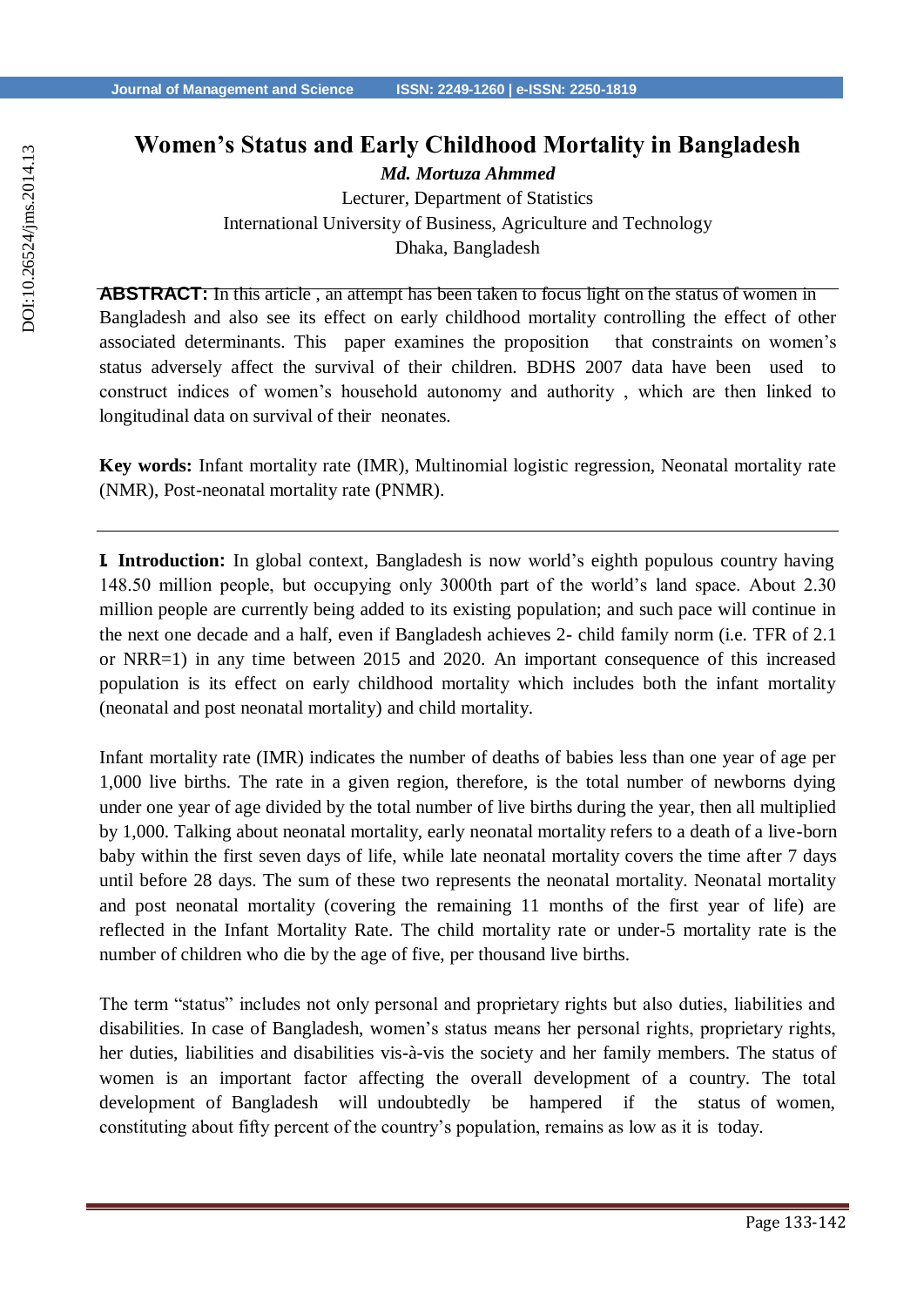In Bangladesh , as elsewhere in the region , gender inequality is deeply enclosed in the overall structure .Social controls at all levels deprive their subservience to patriarchal control . In Bangladesh, traditionally the role of women has been that of daughter, wife and mother .Their activities in the socio-cultural environment of Bangladesh are primarily domestic in nature confined to the four walls of home. Women are vulnerable in every sector in Bangladesh. They have also lack access to justice on human rights, because of race, ethnicity, culture, religion, social and economic class distributions. In a word, women are discriminated against from home to parliament in Bangladesh.

Our objective hence is to check whether there is any association between women's status and early childhood mortality not only in the presence of other associated variables like maternal age ,parental education, sex of child, residence , household income , religion , length of preceding birth interval , duration of breastfeeding , parental occupation , place of delivery , delivery assistance etc. but also controlling their effect and see the impact of women's status on early childhood mortality.

**II. Literature review:** A good number of studies have been done in the area of infant mortality in Bangladesh. Most of them, however, concentrated on studying the levels, differentials and determinants of infant and child mortality. Here, some of the previous works regarding developed countries, developing countries as well as Bangladesh is presented in summarized form.

Previous demographic research provides estimates of some of the main effects analyzed in this paper ,though not in a unified framework :Madise and Diamond (1995) for analysis of the effects of birth-spacing on neonatal mortality, and Zenger (1993) or Frankenberg (1998) for analysis of the effects of neonatal mortality on birth – spacing . The limitation of these studies is that their estimates cannot be given a causal interpretation and overcoming this is our main contribution to demographic research . This paper also contributes to demographic literature on neonatal death clustering (e.g.Guo 1993, Zenger 1993, Sastry 1997a,b) by emphasizing the distinction between between-family heterogeneity and causal mechanisms such as birth-spacing, learning or maternal depression that operate within families. In this, it takes forward the work of Arulampalam and Bhalotra (2004a,b),who explore the role of state dependence in explaining neonatal death clustering , but who do not simultaneously analyze birth spacing .

Early economic work examines the determinants of neonatal mortality separately from infant mortality (Corman and Grossman 1985; Corman, Joyce and Grossman 1987). Since then, almost all economic work on infant mortality utilizes death within a year as the dependent variables unit of measure (Almond, Chay, and Lee 2005; Black, Devereaux, and Salvanes 2007; Royer 2009; Oreopolous, Stabile, Walld, and Roos 2006). A minority of papers study neonatal (death within a month) and post-neonatal (death within the following 11 months) mortality as outcomes of interest (Doyle et al. 2003 and Conley, Strully, and Bennett 2006).

Ahmed Al-Kabir (1984) identified religion as one of the important covariates of infant mortality in Bangladesh. He found that infant mortality to Muslim mothers was significantly lower than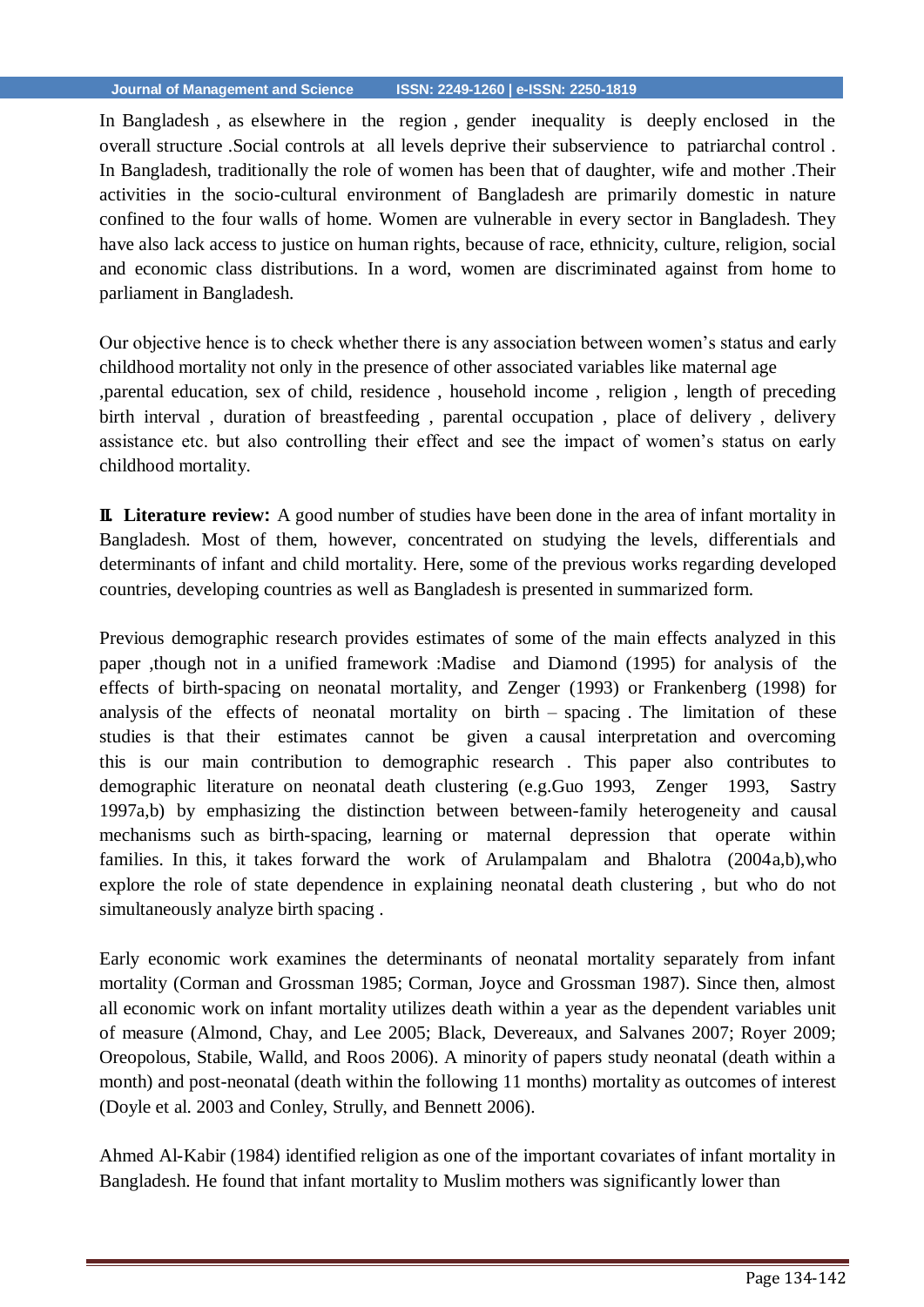mortality mothers belonging to other mothers.Many studies identified that among socioeconomic variables, education of mother plays a crucial role in the child survival and observed an inverse relationship between education of mother and infant and child mortality (Bhuia and Streatfield, 1991; Caldwell and Auffery, 1989; Hossain, 2000; Majumdar and Islam; Pandey et al., 1998).In a study, Shaikh and Rahman (1991) documented that mother's occupation has no impact on infant mortality in rural Bangladesh, but there is a volatile difference in infant mortality between children of employed and unemployed in urban areas.

Research shows that female children have higher mortality rate than male children due to the gender-based allocation of food and health service ( D'Souza & Chen ,1980;Chen et al*.*,1981; Das-gupta , 1995 ; Ahmed et al., 2000).Gender bias also affects the survival of adult women ,who have lower life expectancies than men of equivalent age (Mumtaz & Fatima, 1992). Sons are preferred over daughters because male children are believed to provide greater security to parents than female children (Das Gupta & Li, 1999). Reproductive decision making is very much affected by the gender composition of children born( Schuler & Hashemi, 1993a ; Schuler , 1994 ; Rahman, 1998; Mannan,2002),and boys are favored for schooling and household resource allocation (Mason , 1993). Research conducted by Balk (1997) has showed that many women who are allowed to take a sick child to the hospital or meet an unknown man such as a health worker only in a dire emergency .Constrained autonomy may therefore impact their role as health decision-makers for the children and the health outcomes of their children .

**III. Data and methodology:** In order to examine the objectives of the survey, data from 2007 Bangladesh Demographic and Health Survey (BDHS) has been used. It is the fifth BDHS undertaken in Bangladesh. The survey was conducted under the authority of the National Institute for Population Research and Training (NIPORT) of the Ministry of Health and Family Welfare. The data for mortality estimates were collected in the birth history section of the Women's Questionnaire. The 2007 BDHS asked all ever-married women age 15-49 to provide a complete history of their live births, including the sex, month, and year of each birth, survival status, and age at the time of the survey or age at death. Age at death was recorded in days for children dying in the first month of life, in months for children dying before their second birthday, and in years for children dying at later ages.

This study considers bivariate analysis of infant and child mortality for some selected independent variables. For the sake of brevity, multivariate analysis to identify the net and interaction effects of covariates for early childhood mortality is also performed using multinomial logistic regression model. The dependent variable used in the multinomial logistic regression model analysis is neonatal, post-neonatal and child survival time. It is measured as the duration starting from the infant birth to death, if the event occurred or from the infant birth to the survey date for censored data. Categories of independent variables of the study are: socio-economic variables which include type of place of residence, religion, region, father's education, wealth index, place of delivery and exposure to mass media; demographic variables which include age of mother at child's birth, birth order, sex of the child, sex of the household head and preceding birth interval; household environment variables which include source of drinking water, type of toilet facilities and housing materials and women's status related variables which include mother's education ; women's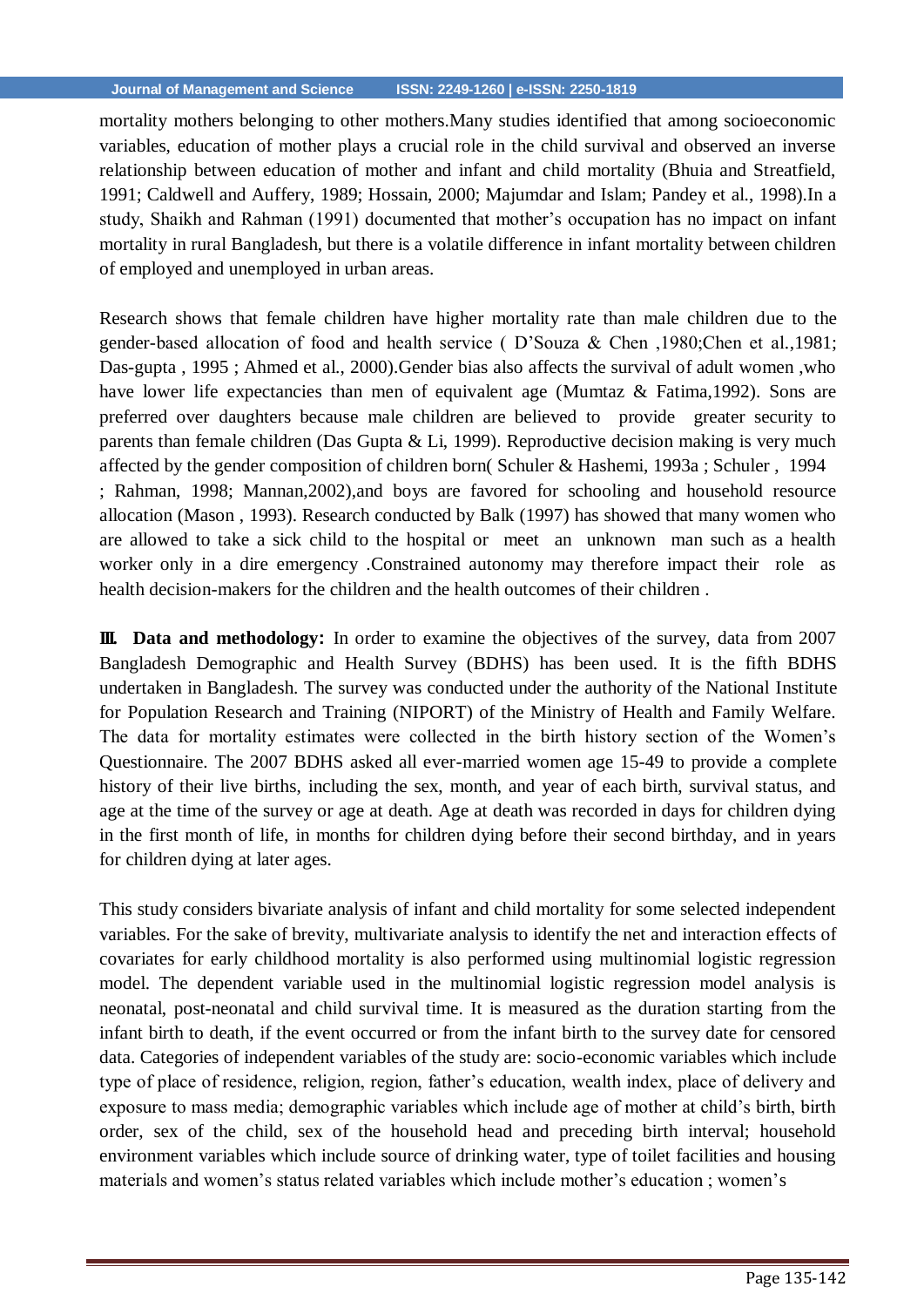authority consisting of decision making about spending money, decision making about child's health care, decision making about own health care, decision making about household purchases and women's autonomy consisting of decision making about visiting family or relatives, women's employment and decision making about going to health centers.

**Bivariate analysis:** To determine the factors influencing early childhood mortality and to select covariates for multivariate analysis, we are to perform bivariate analysis. With the bivariate analysis, we are testing the hypotheses of "association" and causality. Using bivariate analysis, we examine the survival status of children by the selected socio-economic, demographic, household environment & women's status related variables.

**Multinomial logistic regression model:** Multinomial logistic regression models are a straightforward extension of logistic models. For a dependent variable with M categories, this requires the calculation of M-1 equations, one for each category relative to the reference category, to describe the relationship between the dependent variable and the independent variables. Generalizing to a multinomial dependent variable requires us to make some notational adaptations. Let J represent the number of discrete categories of the dependent variable, where  $J \ge 2$ . Now, consider random variable Z that can take on one of J possible values. If each observation is independent, then each  $Z_i$  is a multinomial random variable. Once again, we aggregate the data into populations each of which represents one unique combination of independent variable settings. As with the binomial logistic regression model, the column vector n contains elements  $n_i$ which represent the number of observations in population i, and such that

 $\sum_{i=1}^{N} n_i = M$ , the total sample size

Since each observation records one of J possible values for the dependent variable, Z, let y be a matrix with N rows (one for each population) and J-1 columns. Note that if  $J = 2$  this reduces to the column vector used in the binomial logistic regression model. For each population,  $y_{ii}$ represents the observed counts of the jth value of  $Z_i$ . Similarly,  $\pi$  is a matrix of the same dimensions as y where each element  $y_{ii}$  is the probability of observing the jth value of the dependent variable for any given observation in the ith population. The design matrix of independent variables, X, contains N rows and  $K + 1$  columns where K is the number of independent variables and the first element of each row,  $x_{i0} = 1$ , the intercept. Let  $\beta$  be a matrix with K + 1 rows and J-1 columns, such that each element  $y_{ki}$  contains the parameter estimate for the kth covariate and the jth value of the dependent variable. For the multinomial logistic regression model, we equate the linear component to the log of the odds of a jth observation compared to the Jth observation. That is, we will consider the Jth category to be the omitted or baseline category, where logits of the first J-1 categories are constructed with the baseline category in the denominator.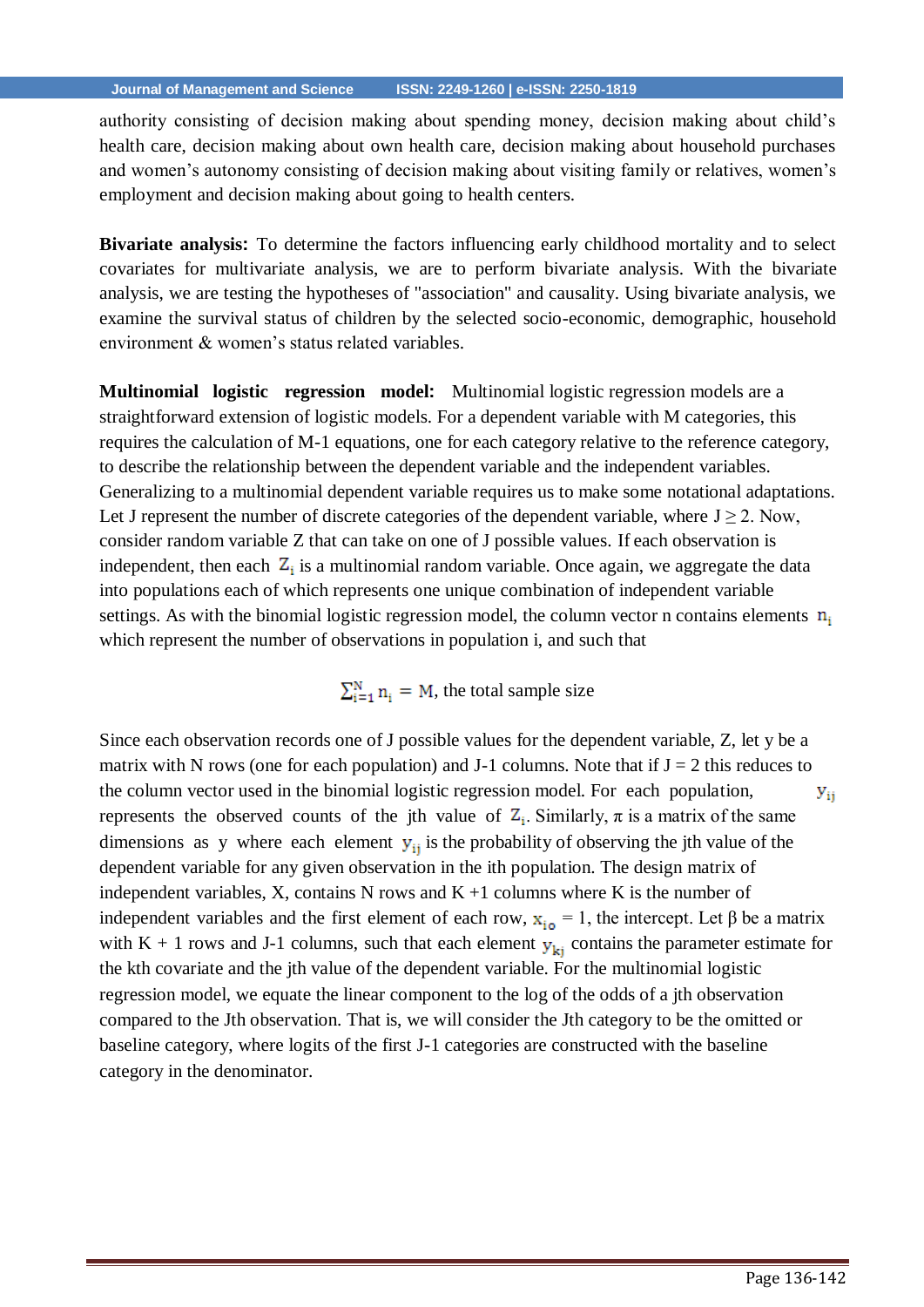$$
\log\left(\frac{\pi_{ij}}{\pi_{ij}}\right) = \log\left(\frac{\pi_{ij}}{1 - \sum_{j=1}^{J-1} \pi_{ij}}\right) = \sum_{k=0}^{K} x_{ik} \beta_{kj} \quad ; i = 1, 2, ..., N
$$
  
 $j = 1, 2, ..., J-1$ 

Solving for  $\pi_{ii}$ , we get:

$$
\pi_{ij} = \frac{e^{\sum_{k=0}^{K} x_{ik} \beta_{kj}}}{1 + \sum_{j=1}^{J-1} e^{\sum_{k=0}^{K} x_{ik} \beta_{kj}}}
$$
   
  $j < J$ 

 $\pi_{ij} = \frac{1}{1 + \sum_{j=1}^{J-1} e^{\sum_{k=0}^{K} x_{ik} \beta_{kj}}}$ 

**Parameter Estimation:** For each population, the dependent variable follows a multinomial distribution with J levels. Thus, the joint probability density function is:

$$
f(y | \beta) = \prod_{i=1}^{N} \left[ \frac{n_i!}{\prod_{j=1}^{J} y_{ij}!} \prod_{j=1}^{J} \pi_{ij}^{y_{ij}} \right]
$$

Since we want to maximize this with respect to  $\beta$ , the factorial terms that do not contain any of the terms can be treated as constants. Thus, the kernel of the log likelihood function for multinomial logistic regression models is:

$$
L(\beta|y) \simeq \prod_{i=1}^N \prod_{j=1}^J \pi_{ij}^{y_{ij}}
$$

Replacing the Jth terms, it becomes:

$$
\prod_{i=1}^{N} \prod_{j=1}^{J-1} \pi_{ij}^{y_{ij}} \frac{\pi_{ij}^{n_i}}{\pi_{ij}^{\sum_{j=4}^{J-1} y_{ij}}}
$$

Since  $a^{x+y} = a^x a^y$ , the sum in the exponent in the denominator of the last term becomes a product over the first J-1 terms of j. Continue by grouping together the terms that are raised to the  $y_{ii}$ power for each j up to J-1:

$$
\prod_{i=1}^N\prod_{j=1}^{J-1}\left(\frac{\pi_{ij}}{\pi_{ij}}\right)^{y_{ij}}\pi_{ij}{}^{n_i}
$$

Now, substitute for  $\pi_{ij}$  and  $\pi_{ij}$  , we get: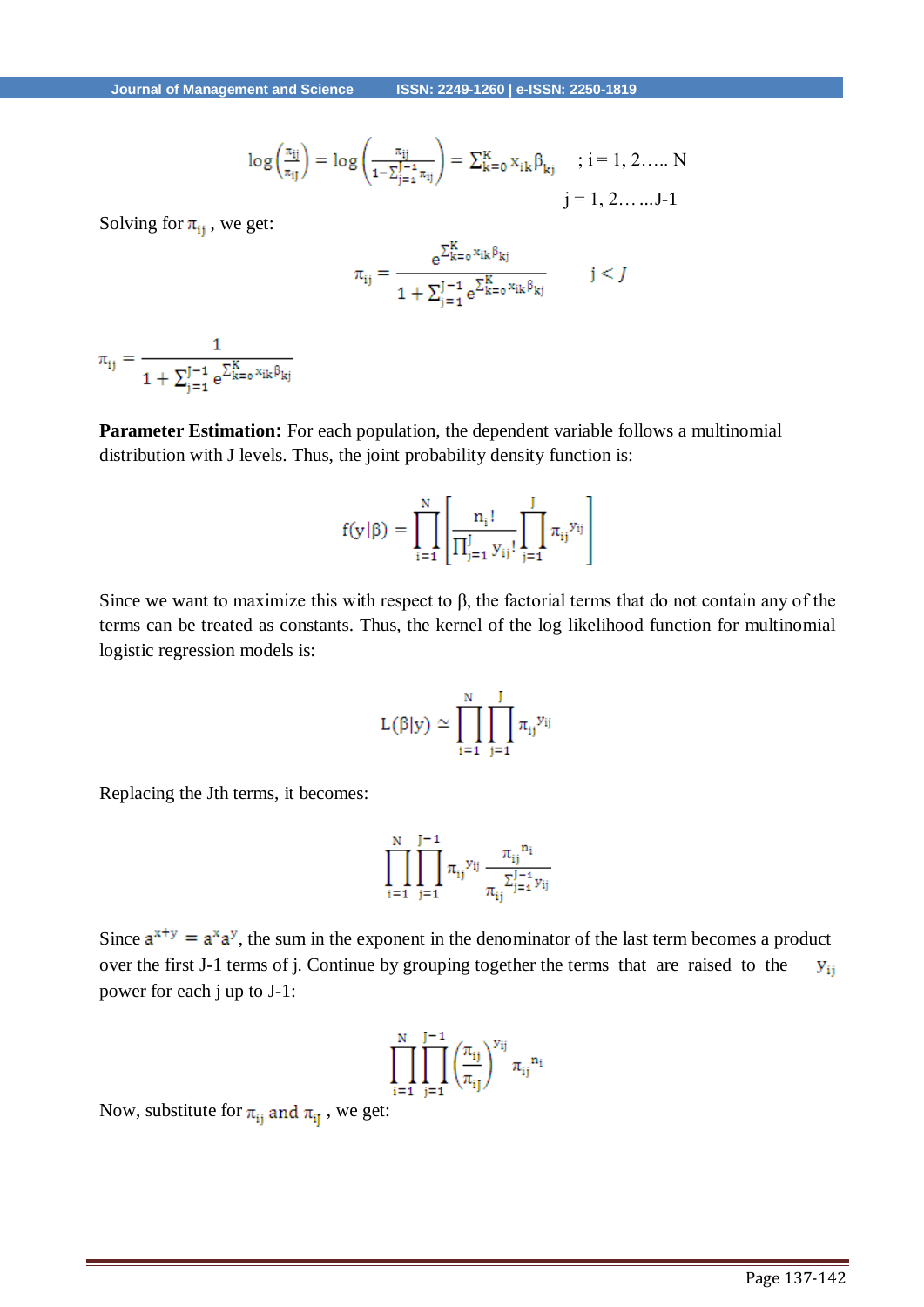$$
\prod_{i=1}^N \prod_{j=1}^{J-1} e^{y_{ij} \sum_{k=0}^K x_{ik} \beta_{kj} \left( \frac{1}{1+\sum_{j=1}^{J-1} e^{\sum_{k=0}^K x_{ik} \beta_{kj}}}\right)^{n_i}}
$$

Taking the natural log, it gives us the log likelihood function for the multinomial logistic regression model:

$$
L(\beta) = \sum \sum \left(y_{ij} \sum\nolimits_{k=0}^K x_{ik} \beta_{kj}\right) - n_i \log \biggl(1 + \sum\nolimits_{j=1}^{J-1} e^{\sum\nolimits_{k=0}^K x_{ik} \beta_{kj}}\biggr)
$$

We want to find the values for β which maximize the above equation. We will do this using the Newton-Raphson method, which involves calculating the first and second derivatives of the log likelihood function.

**IV. Results and Discussion:** Using contingency table analyses, the association between all possible factors and early childhood mortality was assessed. Based on those results, we selected variables which are potential for our study. In order to estimate the effects of the potential variables having other variables controlled, we ran multinomial logistic regression model in the SPSS. All of the potential predictors were entered into the model to examine their effects simultaneously.

## **Table 1: Rate ratios for the multinomial logistic regression models of neonatal, post-neonatal and child mortality in Bangladesh**

| Mortality rate ratio  |                         |           |               |          |  |  |
|-----------------------|-------------------------|-----------|---------------|----------|--|--|
| Variables             |                         | Neonatal  | Post-neonatal | Child    |  |  |
| Mother's age at birth | $15-24$ years           | $3.87***$ | 0.82          | 0.87     |  |  |
|                       | $25-34$ years           | $2.27*$   | 0.75          | 0.70     |  |  |
|                       | Above 35 years (RC)     | 1.00      | 1.00          | 1.00     |  |  |
| Mother's education    | no education            | 1.97      | 1.51          | 1.57     |  |  |
|                       | primary                 | $1.38+$   | 1.01          | 1.04     |  |  |
|                       | secondary & higher (RC) | 1.00      | 1.00          | 1.00     |  |  |
| Sex of the child      | male                    | 1.07      | 1.11          | $0.99 +$ |  |  |
|                       | female (RC)             | 1.00      | 1.00          | 1.00     |  |  |
| Birth order           | 1                       | $0.86*$   | 0.62          | 0.79     |  |  |
|                       | 2                       | $0.64***$ | $0.55*$       | 0.96     |  |  |
|                       | $3 + (RC)$              | 1.00      | 1.00          | 1.00     |  |  |
| Wealth index          | poor                    | 1.14      | 1.03          | $1.34*$  |  |  |
|                       | middle                  | 1.39      | 0.96          | 1.28     |  |  |
|                       | rich (RC)               | 1.00      | 1.00          | 1.00     |  |  |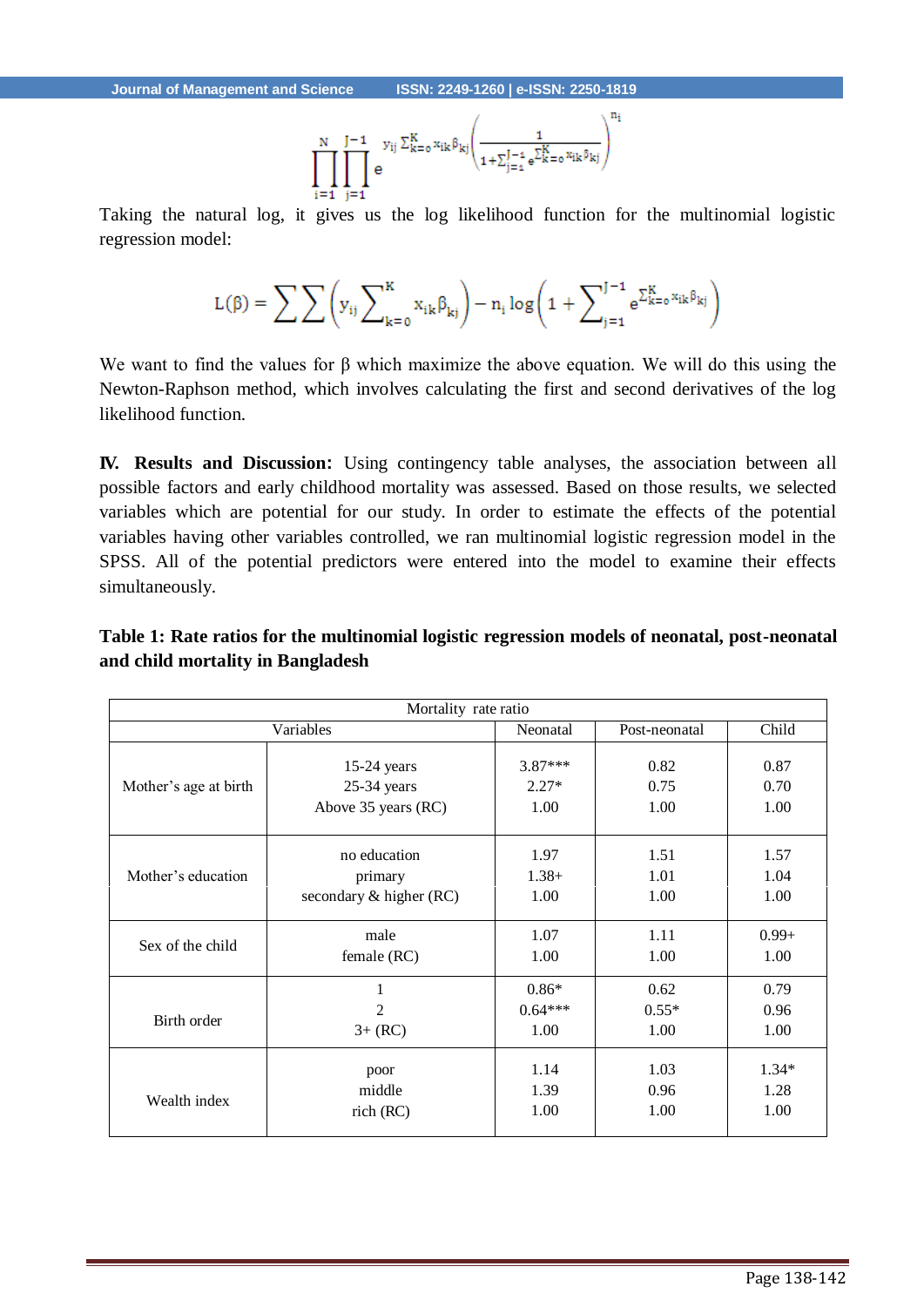| Preceding birth<br>interval                       | less than 24 months<br>$24-36$ months<br>greater than 36 months(RC) | $1.92**$<br>0.66<br>1.00        | 2.89**<br>1.03<br>1.00       | 2.02<br>1.37<br>1.00         |
|---------------------------------------------------|---------------------------------------------------------------------|---------------------------------|------------------------------|------------------------------|
| Decision on own<br>health care                    | respondents alone<br>respondent & husband<br>others (RC)            | 0.96<br>1.23<br>1.00            | 0.53<br>1.27<br>1.00         | 1.10<br>$1.85+$<br>1.00      |
| Decision on large<br>household purchases          | respondents alone<br>respondent & husband<br>others (RC)            | 1.74<br>1.44<br>1.00            | 1.49<br>0.72<br>1.00         | 2.17<br>1.34<br>1.00         |
| Decision on other<br>daily household<br>purchases | respondents alone<br>respondent & husband<br>others (RC)            | 1.14<br>1.11<br>1.00            | 1.04<br>1.09<br>1.00         | 1.01<br>0.95<br>1.00         |
| Decision on visiting<br>family or relatives       | respondents alone<br>respondent & husband<br>others (RC)            | 0.72<br>0.92<br>1.00            | 0.89<br>1.17<br>1.00         | 0.98<br>1.43<br>1.00         |
| Decision on<br>spending money                     | respondents alone<br>respondent & husband<br>others (RC)            | 1.10<br>1.33<br>1.00            | 0.93<br>1.12<br>1.00         | 0.22<br>0.49<br>1.00         |
| Decision on going<br>health centre                | no<br>yes, alone<br>yes, with kids<br>others (RC)                   | $1.75*$<br>1.02<br>0.74<br>1.00 | 1.12<br>1.08<br>1.04<br>1.00 | 1.37<br>0.79<br>1.01<br>1.00 |
| Women's employment                                | yes<br>no (RC)                                                      | 1.03<br>1.00                    | 1.14<br>1.00                 | $1.17+$<br>1.00              |
| Decision on<br>child's health care                | respondents alone<br>respondent & husband<br>others (RC)            | $0.39**$<br>$0.44***$<br>1.00   | $0.34**$<br>0.62<br>1.00     | 0.37<br>0.47<br>1.00         |

**Journal of Management and Science ISSN: 2249-1260 | e-ISSN: 2250-1819** 

RC = Reference category

Significance level:  $+p < 0.10$ ,  ${}^*p < 0.05$ ,  ${}^{**}p < 0.01$ ,  ${}^{**}p < 0.001$ 

As expected, male infants had a higher odds of dying in the neonatal period, as compared with female infants (RR=1.07). Similar pattern follows in the post-neonatal period also (RR=1.11). However, a higher risk of death for girls is apparent in the child mortality model ( $p < 0.10$ ), the period during which selective deprivation of girls is widely practiced. Younger motherhood significantly increased the risk of neonatal mortality (RR=3.87,  $p < 0.001$ ). This finding suggests that in the presence of most proximate factors, infants of older mothers survive longer. Older mothers are more likely to be married, and to have fewer mistimed pregnancies. The babies of short previous birth intervals have statistically significantly greater chances of dying during the neonatal period (RR=1.92,  $p < 0.01$ ). The effects of father's education are stronger: children of fathers with no education are at higher risk of neonatal mortality ( $RR=2.09$ ,  $p < 0.05$ ), post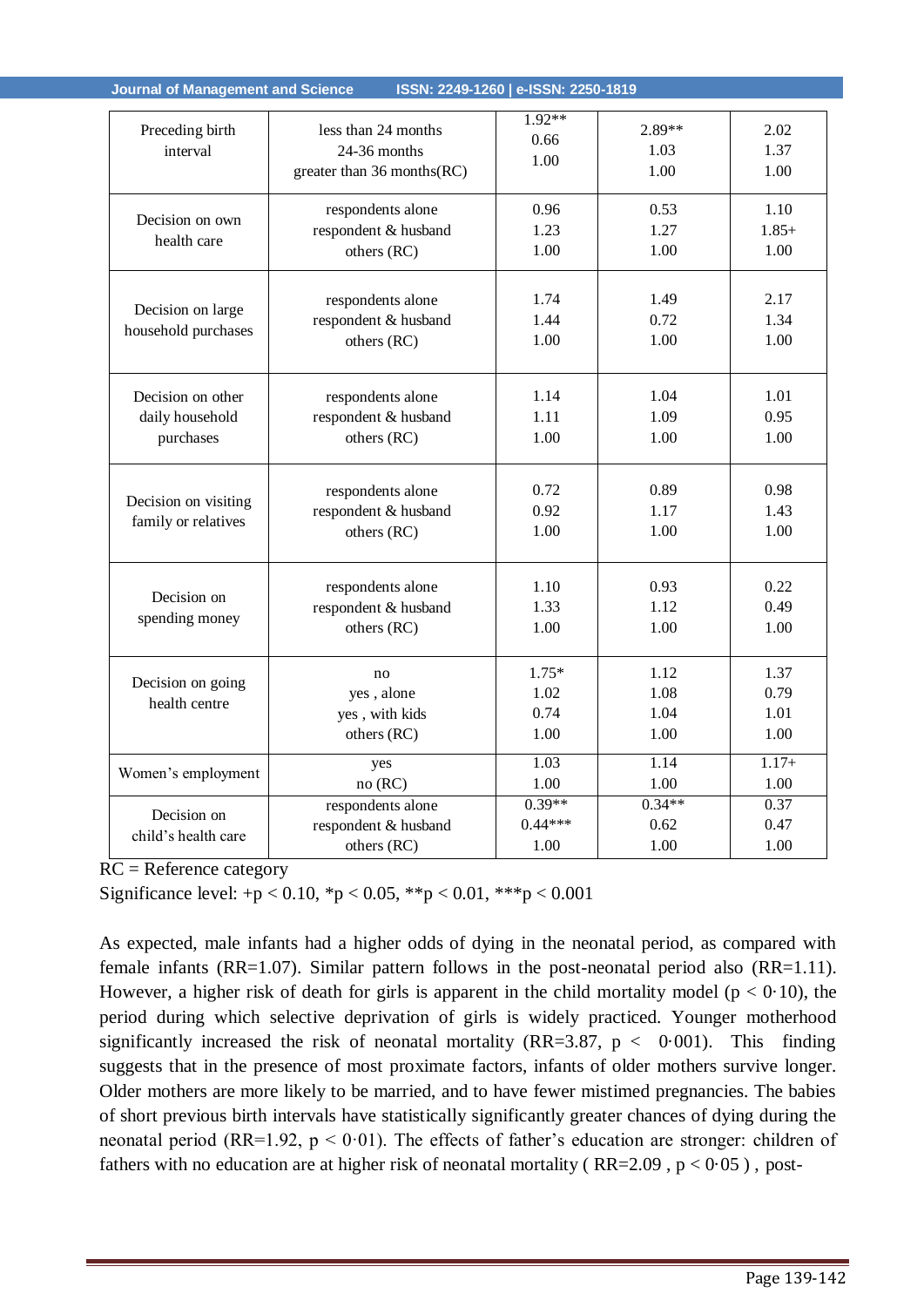neonatal mortality ( $RR=1.81$ ) as well as child mortality ( $RR=1.44$ ,  $p < 0.05$ ) compared with children of fathers with secondary and higher education . Children of fathers with above-primary education are at lower risk of death. The risk of death in all three periods decreases with increasing birth order. It has significant effect on the survival status of the infants,  $RR=0.86$ ,  $p <$ 0.05 in case of neonatal mortality when the birth order is one and  $RR=0.64$ ,  $p < 0.001$  when the birth order is two and RR=0.55,  $p < 0.05$  when the birth order is two. Another variable having significant effect on early childhood mortality is the size of the families. We have  $RR=3.19$ ,  $p <$ 0·001 in case of neonatal death when the families consist of one to four family members. In case of post-neonatal death, RR=4.81,  $p < 0.001$  when the families consist of one to four family members and RR=2.10,  $p < 0.01$  when the families consist of five to eight family members. In case of child mortality,  $RR=2.31$ ,  $p < 0.1$  when the families consist of one to four family members. With reference to the rich wealth index  $(RR = 1.0)$  the adjusted risk ratios for middle and poor categories of wealth index show a highly statistically significant child mortality  $(RR=1.34, p < 0.05)$  when the category was poor.

We are now going to analyze the results regarding those specific variables that belong to women's status obtained from the fitted model. Mother's with no education had the highest risk of neonatal mortality (RR=1.97), post-neonatal mortality (RR=1.51) as well as child mortality (RR=1.57). Maternal education is associated with reduced early childhood mortality. Decision making about spending money does not have any significant effect on any of the early childhood mortality categories. But the important fact to notice is that when a woman decides all her alone to spend money, the risk of early childhood mortality is the lowest one. Decision making about children health care has a significant impact on infant's survival status. Risk of neonatal mortality was the lowest (RR=0.39,  $p < 0.01$ ), so was for post-neonatal mortality (RR=0.34,  $p < 0.01$ ) and also in case of child mortality ( RR=0.37 ) when women themselves take decisions about child's health care. Decision making about own health care has insignificant effect on neonatal and postneonatal mortality. But it has a significant effect on child mortality (RR=1.85,  $p < 0.1$ ) when women make decision about their own health care along with their husband. Decision making about large and all other daily household purchases have insignificant effect on early childhood mortality. It is also to be noted that the mortality rate is there on the lower side when women take decisions about household purchases along with her husband. According to the result shown in Table 1, every category of the early childhood mortality is there on the lower side when women take decisions about visiting family or relatives all her alone. When women are employed, the mortality rate is higher in every categories of early childhood mortality. It has significant effect in case of child mortality (RR=1.17,  $p < 0.1$ ). Decision making about going to health centers has significant effect on neonatal mortality (RR=1.75,  $p < 0.05$ ) when she does not go to health centers at all. Also in the remaining two categories of early childhood mortality, it has the highest risk when she does not go to health centers at all.

**V. Conclusion:** In Bangladesh, women are very often the primary decision-makers regarding child health care, family health and nutrition. The status of women is an important factor affecting the overall development of a country. The total development of Bangladesh will undoubtedly be hampered if the status of women , constituting about fifty percent of the country's population, remains as low as it is today. In this paper, we have tried to check whether women's status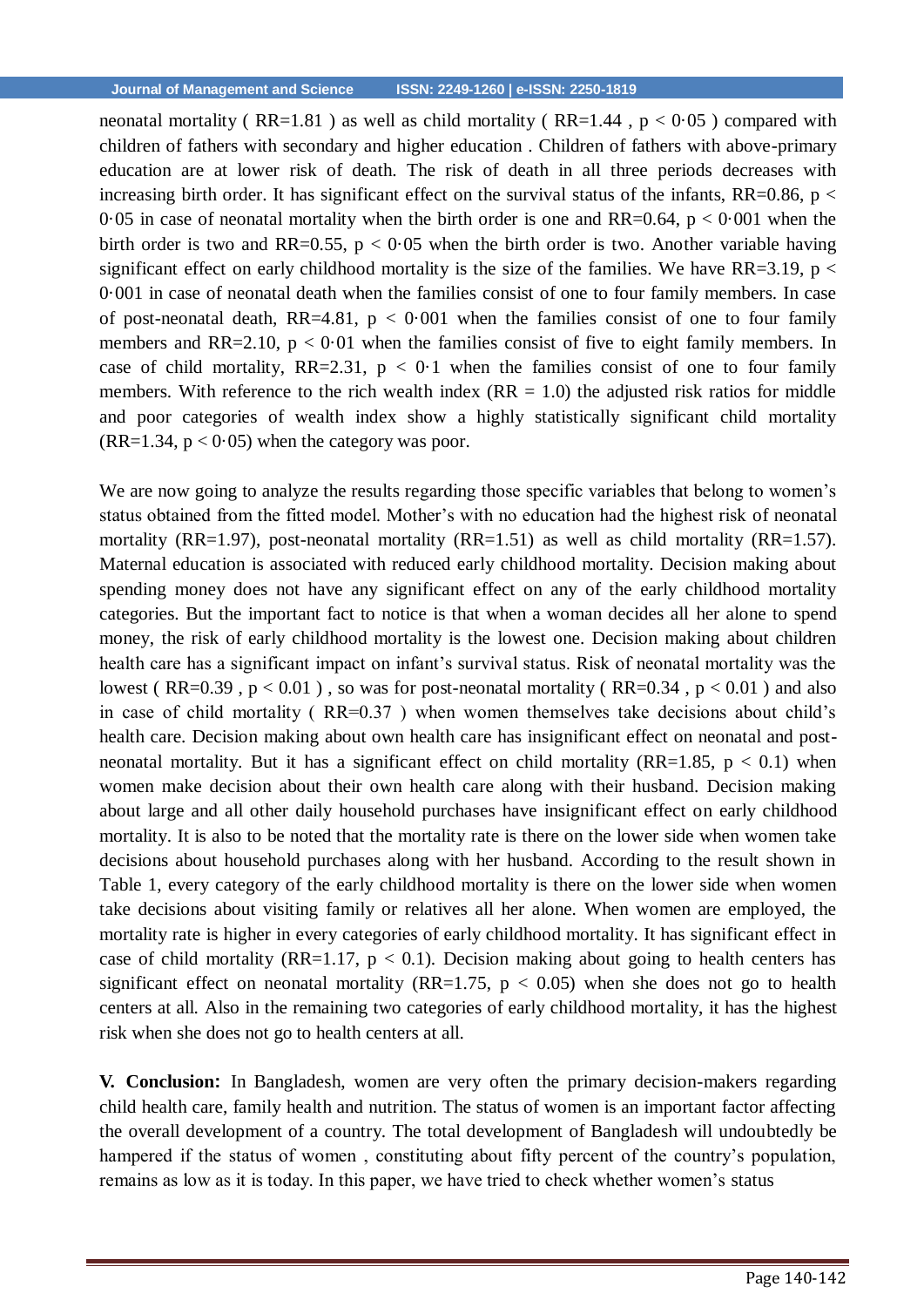adversely affect the survival of their children or not. Along with the variables associated to women's status, we have also investigated the effect of all other associated bio-demographic and socio-economic variables regarding early childhood mortality. The analysis presented in this paper suggests that women's status have an impact on the survival chances of their children. More autonomous women are likely to have greater freedom to take their children to health centers for immunizations and other preventive services, as well as curative services, which are likely to have a large impact on health and survival of children.

## **References**

- 1. Abdullah, T. & Zeidenstein, S. (1979) Project-oriented research on aspects of women's knowledge and experience. Studies in Family Planning 10(11–12), 398–400.
- 2. Ahmed, S. M., Adams, A. M., Chowdhury, M. & Bhuiya, A. (2000) Gender, socioeconomic development and health-seeking behavior in Bangladesh. Social Science and Medicine 51,361–371.
- 3. Arulampalam W. and Bhalotra S. (2006), Sibling Death Clustering in India: State Dependence versus Unobserved Heterogeneity, J.R. Statist. Soc. A (2006), 169, 829- 848.Alam N. and David H. P. (1998), Infant and Child Mortality in Bangladesh, J.Biosoc.Sci, 30, 333-348.
- 4. Bhalotra S. and van Soest, A. (2008), Birth Spacing, Fertility and Neonatal Mortality in India: Dynamics, Frailty and Fecundity. J. of Econometrics, 143, 274-290.
- 5. Balk D. (1994) Individual and community aspects of women's status and fertility in rural Bangladesh. Populations Studies 48(1), 21–45.
- 6. Balk D. (1997) Defying gender norms in rural Bangladesh: A social demographic analysis. Populations Studies 51(2), 153–172.
- 7. Chen, L. C., Huq, E. & D'Souza, S. (1981) Sex bias in the family allocation care in rural Bangladesh. Population and Development Review 7(1), 55–70.
- 8. Corman, Hope; and Grossman, Michael. "Determinants of Neonatal Mortality Rates in the U.S.: A ReducedForm Model", Journal of Health Economics, 4, 1985, 213-236.
- 9. Das Gupta M. (1990), Death Clustering, Mothers' Education and the Determinants of Child Mortality in Rural Punjab, India, Population Studies, 44(3), 489-505.
- 10. D'Souza, S. & Chen, L. C. (1980) Sex differentials in mortality in rural Bangladesh. Population and Development Review 6(2), 257–270.